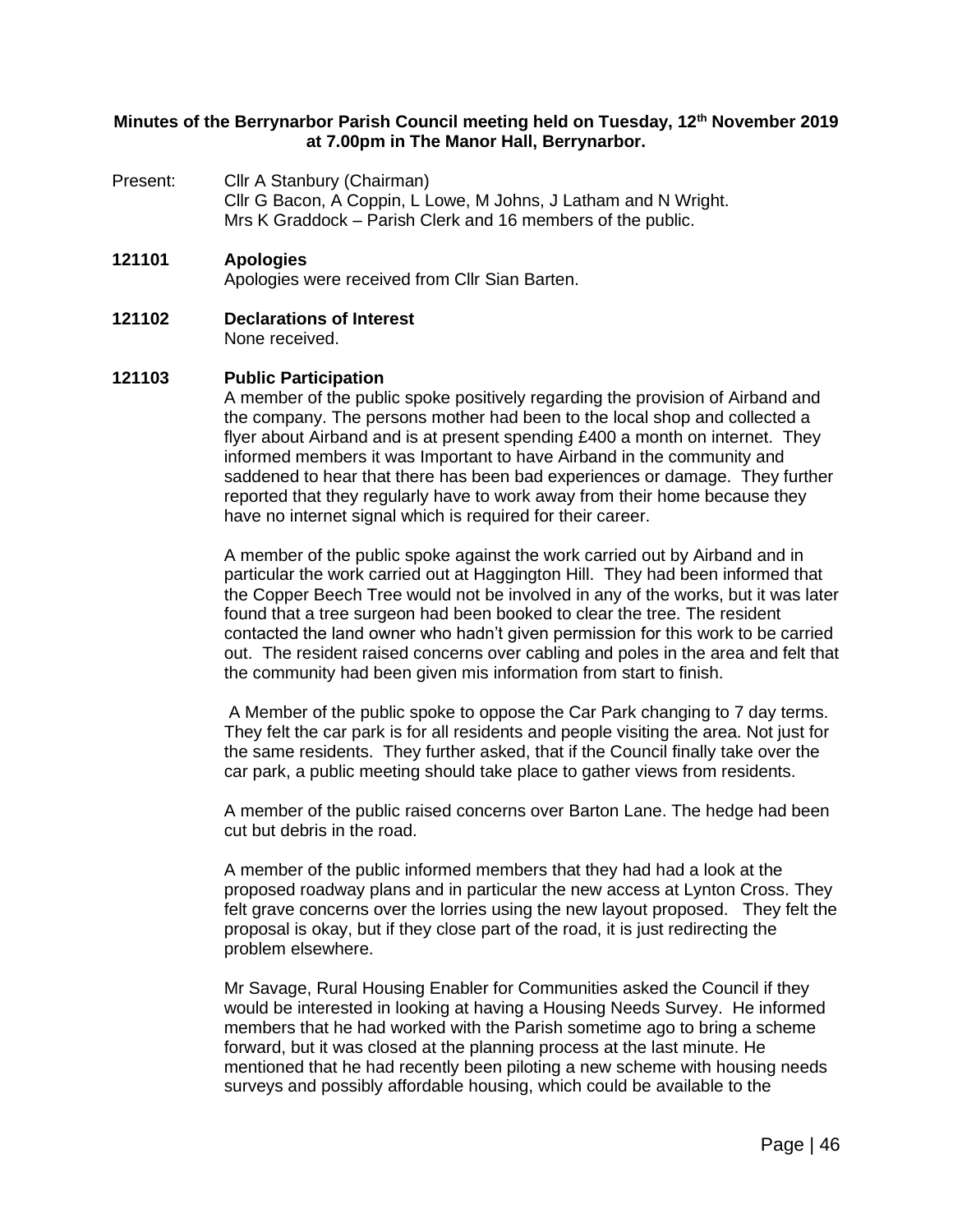community. The scheme isn't dependant on housing associations and developers.

# **121104 Minutes**

**RESOLVED:** That the Minutes of the Meeting held on Tuesday, 22<sup>nd</sup> October 2019 be approved and signed as a correct record.

(7.1abs)

### **121105 Airband**

Members welcomed representatives from Airband to give an update on the current progress to date. They reported that the only outstanding matter is the back hall which is the feed into the actual network. The permanent solution will be from Openreach and is in progress at the moment with a possible live being in the new year. They informed members that they are aware of negative comments from the public and assured the Council that the majority of work had now been completed and that the company had worked with AONB and the Planners at North Devon Council. They informed members that Cllr Johns had attended a meeting uninvited with the District Council. Berrynarbor was identified by the Government as an area in need and requested to complete work to ensure community is able to access internet.

They reported that the only time they would now be in the village, would be to install in the individual properties.

Cllr Coppin asked where they were planning to connect? They replied that BT have a cabinet 2/3 up Barten Lane. BT already have a connection to the cabinet and there is likely to be no need for digging up of the road.

Cllr Johns stated that he was particularly appalled at the way in which Airband has conducted themselves and the way in which they have trampled in the village and felt that a complaint on behalf of the Council should be made.

Airband asked what the complaint would be made against and asked for the concerns to be shared.

The Chairman encouraged Cllr Johns to share the details with members to ensure that they are aware

Cllr Lowe asked how much uptake has there been? Airband replied that they hadn't promoted it very much due to the village concerns.

Cllr Stanbury asked whether there a target date for the services to be delivered? Airband replied that the target date is the middle of 2021 and that Airband do have some lessons to learn from this installation.

Cllr Wright asked for the posters to be removed from the village. Airband confirmed they would action this.

Cllr Tucker, North Devon Council informed members that he had invited Cllr Johns to the meeting with the District Council.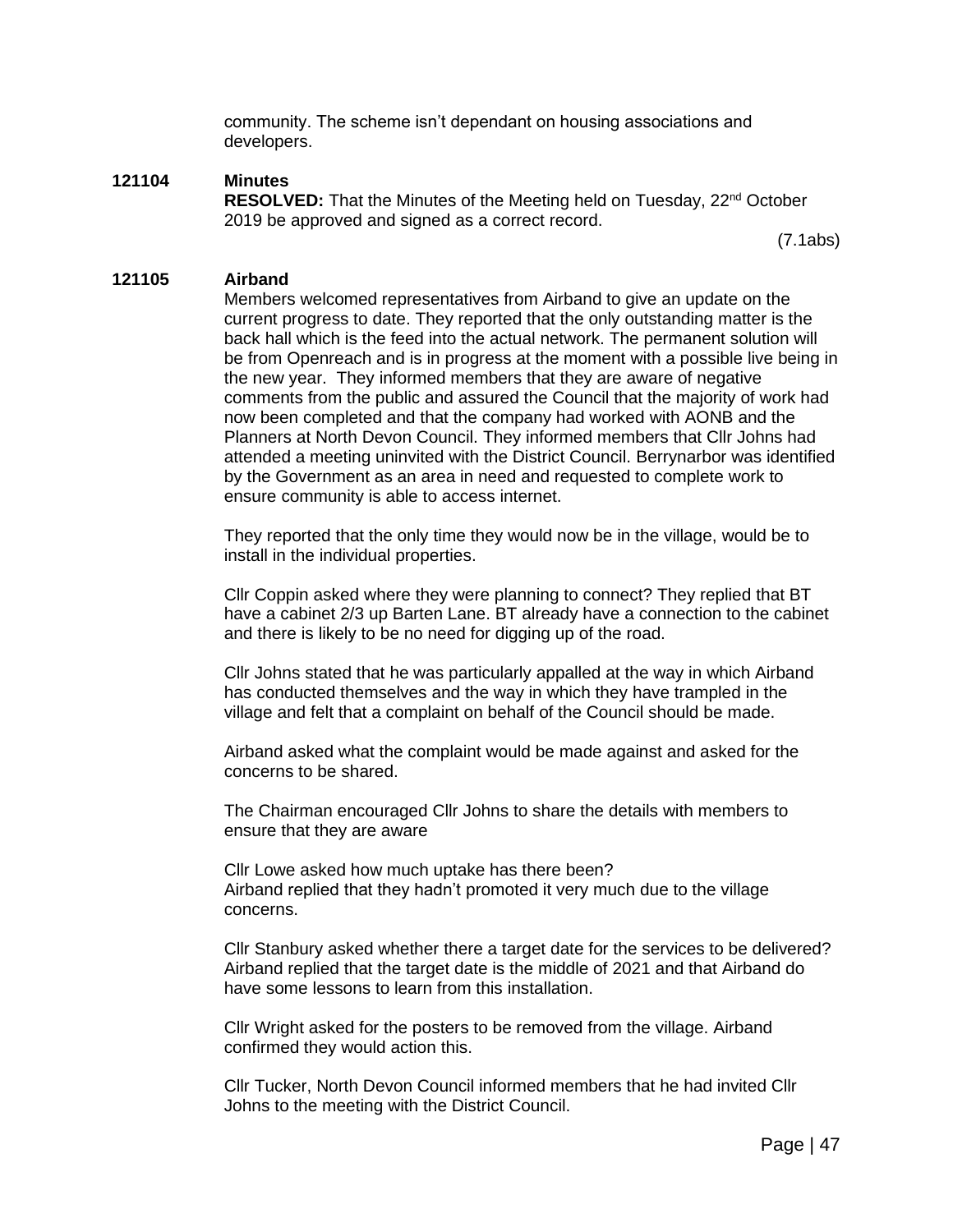The Chairman thanked Airband for the update. Airband then left the meeting.

**RESOLVED:** That the item be placed on the next Agenda for discussion. The parishioners are asked to contact the Clerk for comments on their experiences with Airband and these are submitted to the next meeting to ascertain whether a formal complaint should be made.

(NC)

It was **RESOLVED** to bring forward Item 10: Road Traffic Accident – Berrydown to allow County Councillor A Davis to discuss this matter with members as she has another meeting to attend.

(NC)

# **121106 Road Traffic Accident – Berrydown**

Cllr A Davis reported to members on the proposals to date and that these are preliminary and were for consideration only. There was no further budget available but things can be altered.

Cllr Latham spoke regarding the Lynton Cross consultation and that her family were advanced regarding the possibility of purchasing land for this work. She continued to say that she had severe concerns regarding the action proposed and did not think it would make any difference. The Chairman and Clerk advised her she should have declared a DPI in the Lynton Cross proposal.

### **Berry Down Junction:**

There were concerns regarding the speed limit for the area. Members discussed possibilities of chicanes, lowering the speed limit, street lights and traffic lights. in chicanes.

**RESOLVED:** That solar powered street lights are investigated as well as a reduction in speed limit to 20mph or 30mph.

(NC)

\*\*\* Cllr Latham declared an interest at this point in the Lynton Cross consultation and left the meeting, however before leaving gave a statement saying that the major volume increase in traffic from Lynton Cross through Iron Letters Cross to Two Potts will become an even greater accident blackspot. She stated that there has been a number of accidents and this proposal could make matters worse. \*\*\*

# **Lynton Cross**:

Members felt that the proposal wouldn't make that much difference. From a practical point of view, they felt going back to their original proposal and possibly apply for more funding because there has been a number of accidents recently. Further consideration needs to be made to make Iron Letters Cross safer, as this is a dangerous junction which was being addressed under previous Scheme. Parishioners are concerned about the rerouting of large vehicles away from their current route of choice, particularly Tescos and straightening may encourage speeding. An option would be to keep the existing road open to Two Potts.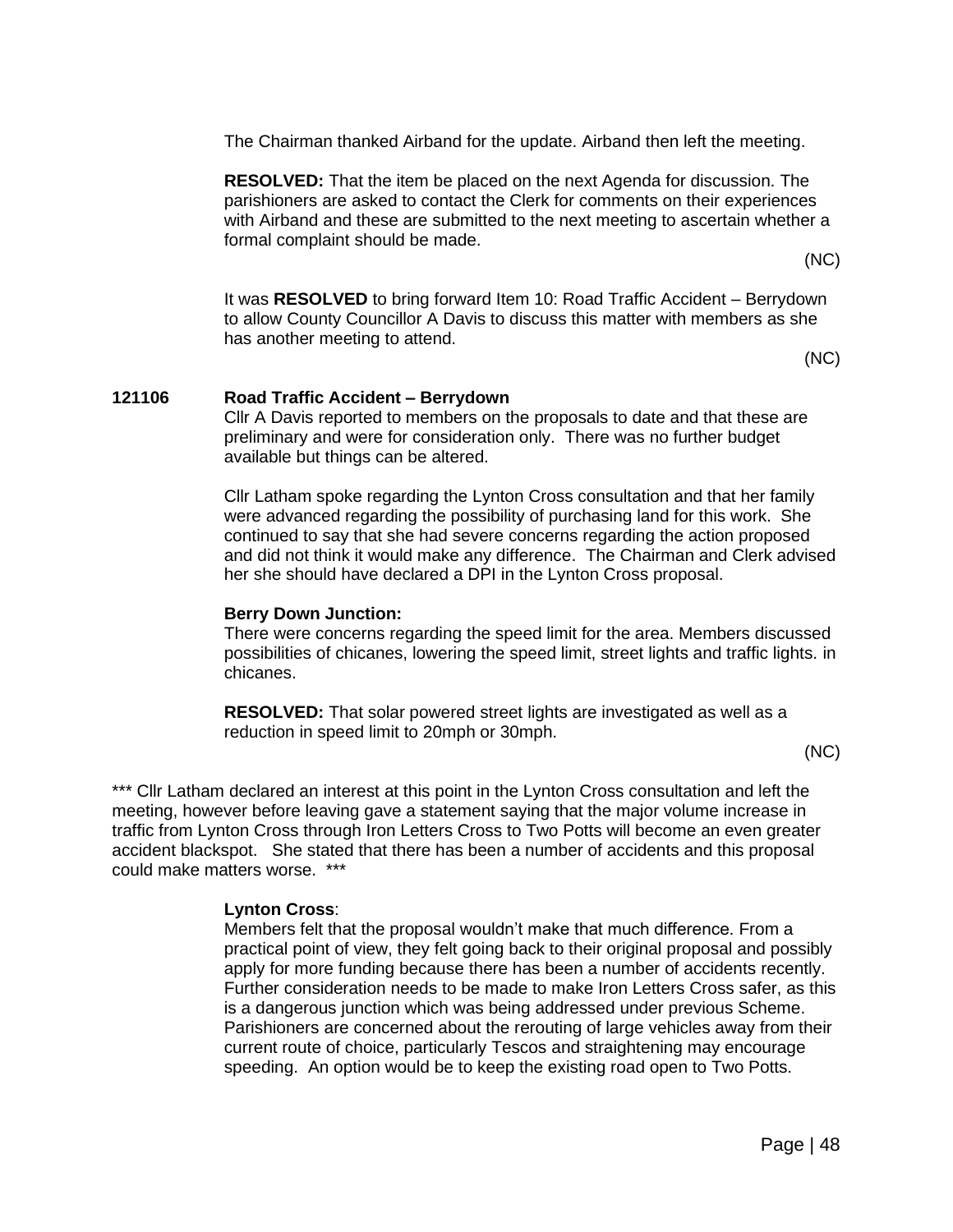**RESOLVED:** That it would be better to widen the existing road and that a full consultation with residents is needed before the Council can firmly respond to this.

(NC)

\*\*\* Cllr Latham returned to the meeting. \*\*\*

\*\*\* Cllr Coppin out at 8.10pm. \*\*\*

\*\*\* Cllr Copping in at 8.11pm. \*\*\*

# **121107 Reports**

#### **a) Police**

Members were circulated the Newsletter, which is appended to these minutes as Appendix 1.

# **b) County Councillor A Davis**

Cllr Davis reported that the A399 will continue to be shut until end of November. The work was going okay but the weather has hampered work a little. The road works at Kentisbury ford are on schedule. There will be a road closure on Muddiford Road, which will happen next year. Members thanked Cllr Davis for her reports and her work with Berrydown and Lynton Cross.

# **c) District Councillor: J Tucker**

Cllr Tucker reported that Airband did not need to put in a formal planning consultation. He had had a meeting with them to discuss the concerns. He encouraged members to read the report by Citizens Advice. S106 monies had come in for Berrynarbor. The Planning team at NDC are short staffed and hopefully will be addressed in the very near future. The new Leisure Centre contracts had been signed and the 4G pitch was being used well, although there are parking issues at present. The new Museum was up and running – he encouraged members to go and take a look. There was due to be a Parish Forum on 3<sup>rd</sup> December at Brynsworthy which will focus purely on planning – he informed members that this was the first time for this event and encouraged members to attend. He further reported that there was council grants available for vulnerable people in communities. He suggested that anyone who would like further information, contact him so he can pass any details onto the relevant department.

# **d) Play Area Inspections**

The Clerk reported that a new swing had been purchased. Cllr Coppin volunteered to fit this and to remove the broken bench.

#### **e) Manor Hall**

Cllr Johns reported that the Ladies Night was very successful.

### **f) Footpaths**

Cllr Bacon reported that Footpath 15 was still blocked. The Clerk said she would investigate what has happened and will report back.

# **g) Dog Exercise Area**

Cllr Wright reported that the hedge needs cutting back at Pitt Hill.

#### **h) Meetings events**

Some members felt the Remembrance Service was poorly represented by the Parish Council but also would like to encourage the School to take part.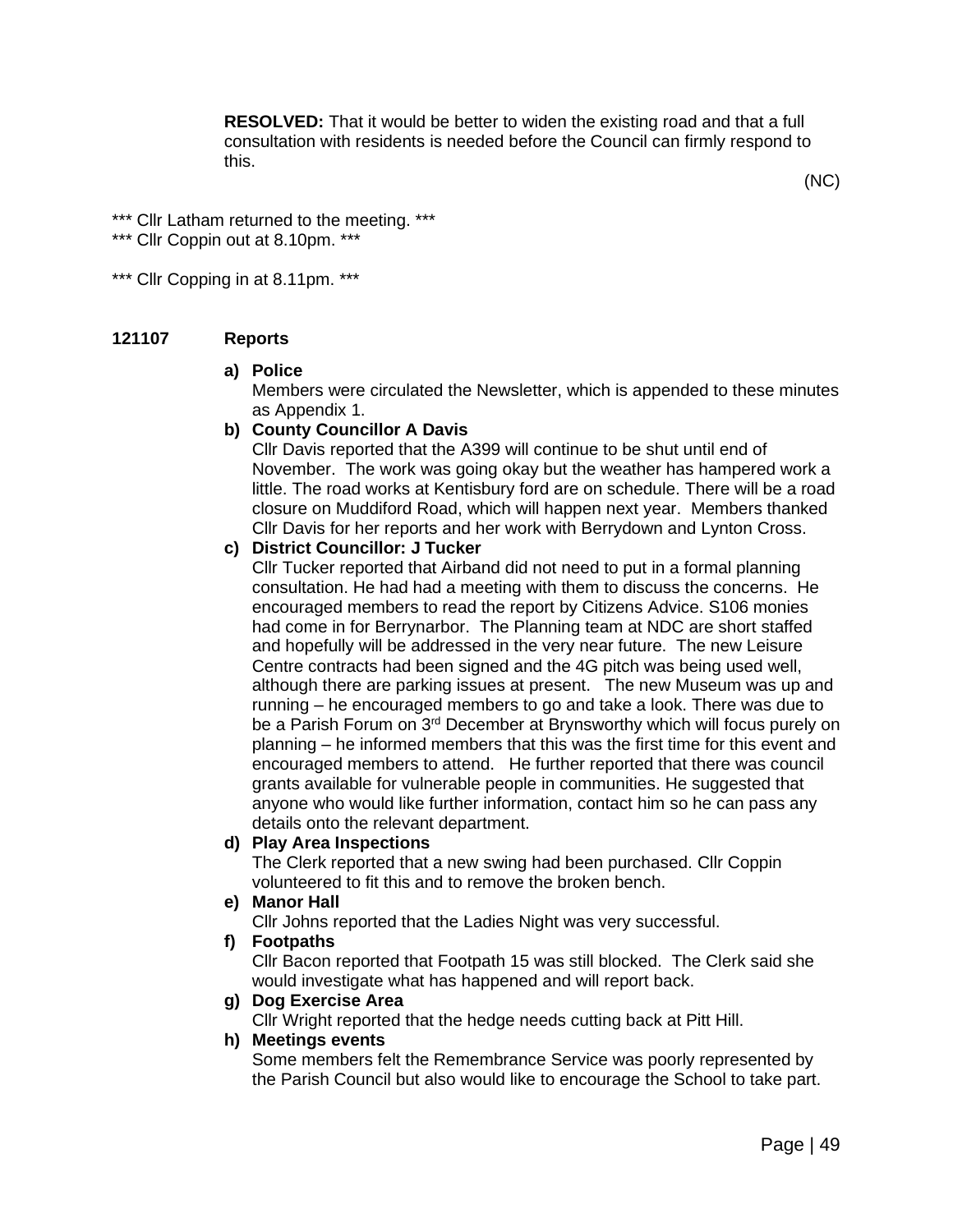| Cllr Wright requested for a Roads/Gritbins report to be on each meeting,<br>especially during the Winter months. Cllr Coppin encouraged people to<br>report low grit bins and blocked drains via the DCC website.<br><b>RESOLVED:</b> |                                                                                                                                                                                                                                                                                                                                                                                                                    |                                                                                                                                                               |
|---------------------------------------------------------------------------------------------------------------------------------------------------------------------------------------------------------------------------------------|--------------------------------------------------------------------------------------------------------------------------------------------------------------------------------------------------------------------------------------------------------------------------------------------------------------------------------------------------------------------------------------------------------------------|---------------------------------------------------------------------------------------------------------------------------------------------------------------|
|                                                                                                                                                                                                                                       | above.                                                                                                                                                                                                                                                                                                                                                                                                             | 1. That a Roads/Gritbins report be placed on the Agenda with the reports                                                                                      |
|                                                                                                                                                                                                                                       | day in 2020.                                                                                                                                                                                                                                                                                                                                                                                                       | (NC)<br>2. That the Clerk write to the School encouraging them to take part in the<br>Remembrance day activities or organise activities in the lead up to the |
|                                                                                                                                                                                                                                       |                                                                                                                                                                                                                                                                                                                                                                                                                    | (5.2)                                                                                                                                                         |
|                                                                                                                                                                                                                                       | The Chairman reminded members that if you are invited or requested to attend a<br>meeting on behalf of the Parish Council, please let the Clerk know, who can they<br>ensure the Council are happy and in a position to attend.                                                                                                                                                                                    |                                                                                                                                                               |
| 121108                                                                                                                                                                                                                                | <b>Berrynarbor Car Park</b><br>Members were given correspondence from residents in relation to the<br>Berrynarbor Car Park Regulations, as requested to be considered by North<br>Devon Council. The majority of residents submitting comments were in favour of<br>staying for 24 hours. Therefore, it was<br><b>RESOLVED:</b> That Berrynarbor Parish Council recommend that the Regulations<br>remain the same. |                                                                                                                                                               |
|                                                                                                                                                                                                                                       |                                                                                                                                                                                                                                                                                                                                                                                                                    | (NC)                                                                                                                                                          |
|                                                                                                                                                                                                                                       | *** Cllr Stanbury declared a DPI interest and left the meeting. ***                                                                                                                                                                                                                                                                                                                                                |                                                                                                                                                               |
|                                                                                                                                                                                                                                       | <b>RESOLVED:</b> That Cllr Bacon chair the next item.                                                                                                                                                                                                                                                                                                                                                              | (NC)                                                                                                                                                          |
| 121109                                                                                                                                                                                                                                | <b>Planning Applications</b><br>70616. Lower Buddicombe, Berrynarbor, Ilfracombe.<br>Erection of building for stable barn and agricultural purposes together with the<br>creation of open air sand school/arena.<br><b>RESOLVED:</b> That it is recommended for approval.                                                                                                                                          |                                                                                                                                                               |
|                                                                                                                                                                                                                                       | *** Cllr Stanbury returned to the meeting.                                                                                                                                                                                                                                                                                                                                                                         | (NC)                                                                                                                                                          |
| 121110                                                                                                                                                                                                                                | <b>Payments and Receipts</b><br><b>PAYMENTS</b><br>Salaries (October)                                                                                                                                                                                                                                                                                                                                              | £431.22                                                                                                                                                       |
|                                                                                                                                                                                                                                       | HMRC (October)<br><b>Clerk's Expenses</b><br><b>Toilet Cleaning</b><br>South West Water (Toilet)<br><b>British Gas (Electricity)</b><br>Fremington Parish Council (Printing)<br>Royal British Legion (Wreath)<br>Festive Lights (Christmas Lights)<br><b>Citizens Advice Donation</b>                                                                                                                              | £206.80<br>£26.10<br>£100.00<br>£167.62<br>£23.52<br>£11.56<br>£22.50<br>£262.28<br>£50.00                                                                    |

Total £1301.40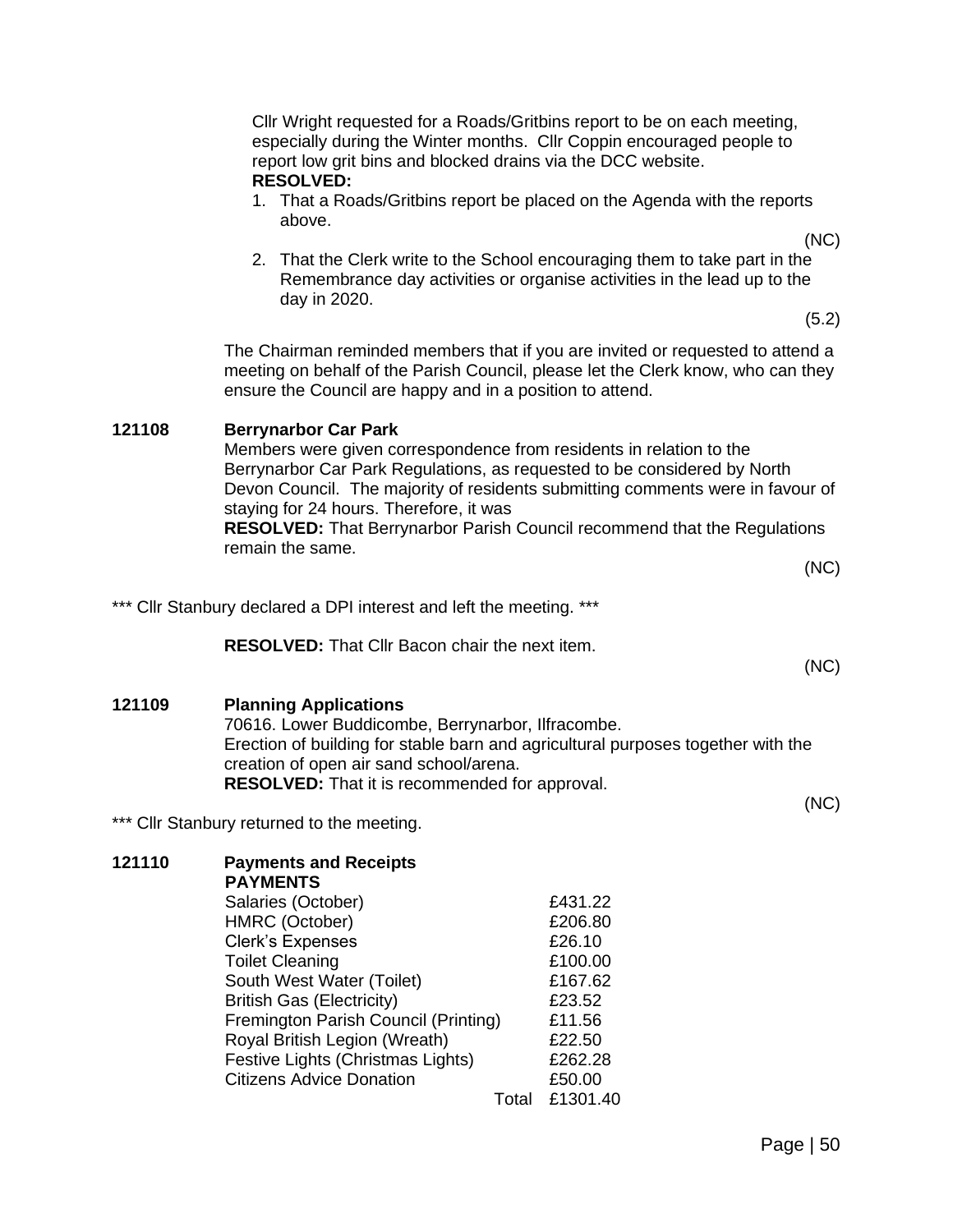**RECEIPTS** 

Interest 20.56

**RESOLVED:** That the payments totalling £1301.40 and receipts totalling £0.56 be approved and actioned by the Clerk.

(NC)

# **121111 Maintenance of Village Assets**

The following matters were identified:

• Claudes Garden: Pruning of Apple tree/Holly tree. Members requested that the Apple tree is tidied up and 50% pruning is completed on the Holly tree. **RESOLVED:** That Berry Arb be asked to complete the above.

(NC)

• Pitt Hill -Hedgerow -The Clerk reported that the contractor said he had planned for this work in December. Members asked if this could be completed before then due to the overgrowth. **RESOLVED:** That the Clerk ask if Berry Arb could complete this as soon as possible.

(NC)

• Recreation Field – the Ash tree in the Recreation field has been identified as having stage 2 ash dieback and would potentially need felling by Spring 2020. Members were disappointed to hear of this however, understood that it now needed to be actioned. **RESOLVED:** That Berry Arb be asked to fell the Ash Tree that is marked.

(6.1abs)

- Pitt Hill Replacement litterbin was needed. The Clerk obtained quotations for 3 different styles of litterbins and it was **RESOLVED:** That a Cast Iron litterbin be purchased at a cost of £689.00 ex VAT plus delivery and fixing kit from Broxap.
	- (NC)
- Water Fountain Cllr Bacon asked if this could be looked at as it had not been working for sometime. **RESOLVED:** That Clerk contact a plumber to look at the fountain and quote for fixing.

(NC)

# **121112 Devon County Council (Traffic Management) Permit Scheme Order RESOLVED:** That the information be received and noted.

(NC)

# **121113 Berrynarbor Car Park – Possible Transfer**

Cllr Coppin gave a report on the situation to date with the possible transfer of the Berrynarbor Car Park and Toilets.

He reported that the Council were offering a sum of £7500 for the toilets and £4500 for the car park as a one of payment. The Council would be eligible for Small Business rate relief. At present the two assets are listed as one on the Business rate index meaning that if the Council took the two together, full relief